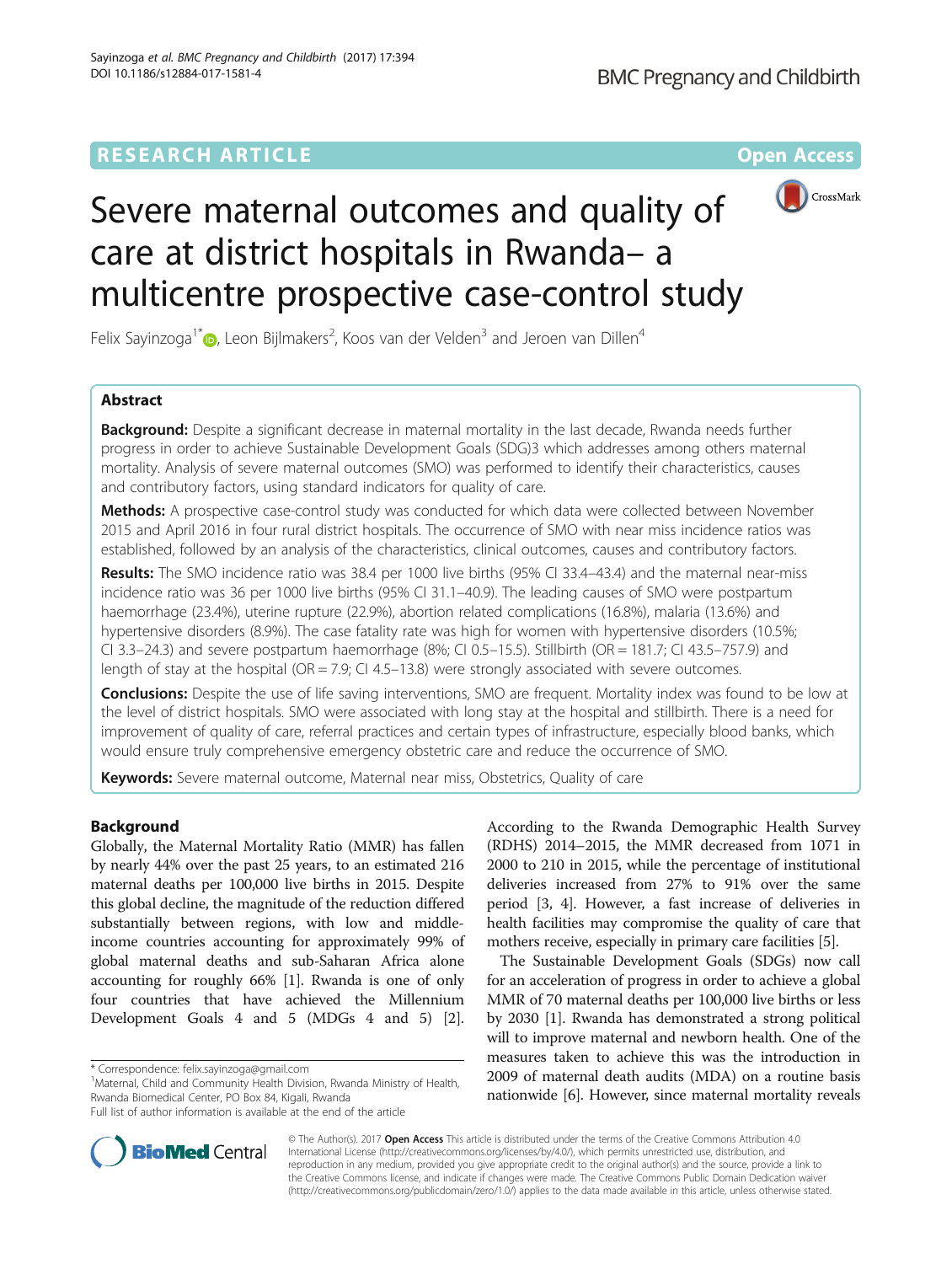only the tip of the iceberg, several countries have initiated maternal near-miss audits [[7\]](#page-8-0). Rwanda might be able to further improve its performance by reviewing the circumstances that led to maternal near miss events where the women survived. By evaluating such cases much can be learnt about the processes in place and systemic deficiencies that cause failure to deal with maternal morbidities. For this purpose WHO recommends the near-miss approach for maternal health [[8\]](#page-8-0).

Few studies have been done on maternal near-miss in Rwanda. They were conducted in tertiary hospitals situated in Kigali [[9](#page-8-0)–[11\]](#page-8-0), or in provincial referral hospitals that are better equipped than district hospitals in terms of infrastructure (e.g. intensive care units, ICU) and human resources [\[12](#page-8-0)]. District hospitals in Rwanda normally handle only cases that are referred by health centres, because of high-risk pregnancy or the occurrence of complications. Approximately 80% of all deliveries occur at the level of health centres [[13\]](#page-8-0). Due to this risk selection system, near-miss data from tertiary or provincial hospitals do not reflect common practice at lower level health facilities. In addition, most studies on maternal near-miss are descriptive, based on case series. We conducted a multicentre, case-control study of severe maternal outcome (SMO) and women without SMO at district hospital level. Apart from the health outcomes, we also assessed process indicators, using standard indicators for quality of care.

## Methods

#### Study design

This was a prospective case-control study, for which data were collected between November 2015 and April 2016 in four rural district hospitals. The four districts were purposively selected based on their performance on a selected set of key maternal and child health indicators from the national Health Management Information System (HMIS) in 2013: two of them were good performers (Bugesera and Rwamagana districts) and two performed poorly (Nyagatare and Gicumbi) regarding maternal health. The four district hospitals serve a total population of more than 1.5 million people (approximately 10% of the country's total population) and in total they have 76 rural health centers in their catchment areas.

## Definition

A woman with a severe maternal outcome (SMO) could be either a maternal near-miss case or a woman who actually died [[8](#page-8-0)].

Maternal near-miss (MNM) is defined as 'a woman who nearly died, but survived a complication that occurred during pregnancy, childbirth or within 42 days of termination of pregnancy.' [[7\]](#page-8-0).

## Sampling

All cases fulfilling the criteria of severe maternal outcome during the study period were included in the study. The WHO criteria adapted in the Haydom study (listed in the Additional file [1](#page-7-0): Table S1) in Tanzania were applied [[14](#page-8-0), [15](#page-8-0)]. Cases were identified by health providers who were on duty at the time of admission or who noticed a deterioration in the woman's condition during her stay at the hospital. Controls were selected from in-patient women who had given birth or were admitted for pregnancy complications and who did not have a severe maternal outcome within 48 h of the occurrence of the case. At least one of the following characteristics similar to the case was used to select the control: age, parity, gestational age and mode of delivery. The number of near-miss cases required was estimated using the sampsi\_mcc function in Stata for sample size calculation [[16\]](#page-8-0). The parameters for the calculation were: power of 80% at 5% statistical significance level and odds ratio of 2. The minimum sample size required was 120 near-miss cases and two controls per case, giving a total of 240 controls.

## Data collection

Relevant data for cases and controls were extracted from patient medical files (personal characteristics, clinical information) and entered into a template developed from the WHO near-miss approach for maternal health guide [[7\]](#page-8-0). Missing information, if any, was obtained mostly from the health centre that had referred the case; especially information about the patient's arrival time at the clinic, at what time the ambulance was called and when it actually arrived, and the medical status of the mother and the fetus/infant prior to referral. Additionally, data were collected on maternal and neonatal outcomes and on particular interventions that had been undertaken to prevent and/or manage complications (for example use of oxytocin for the prevention and treatment of postpartum haemorrhage among cases and controls who gave birth at hospital; use of magnesium sulfate for treatment of eclampsia; use of antibiotics for prophylaxis and treatment of sepsis). The inclusion criteria were displayed in the maternity departments of the four hospitals as a reminder to health staff who were required to identify cases and controls. Data collection forms were made available at the place where patient registers were kept, in order to facilitate completion by health staff who had identified patients with SMO.

The head of the maternity served as the focal point for the study and was trained along with several other staff from each hospital. He/she was also responsible for collecting any missing information from the health centre that had referred the patient.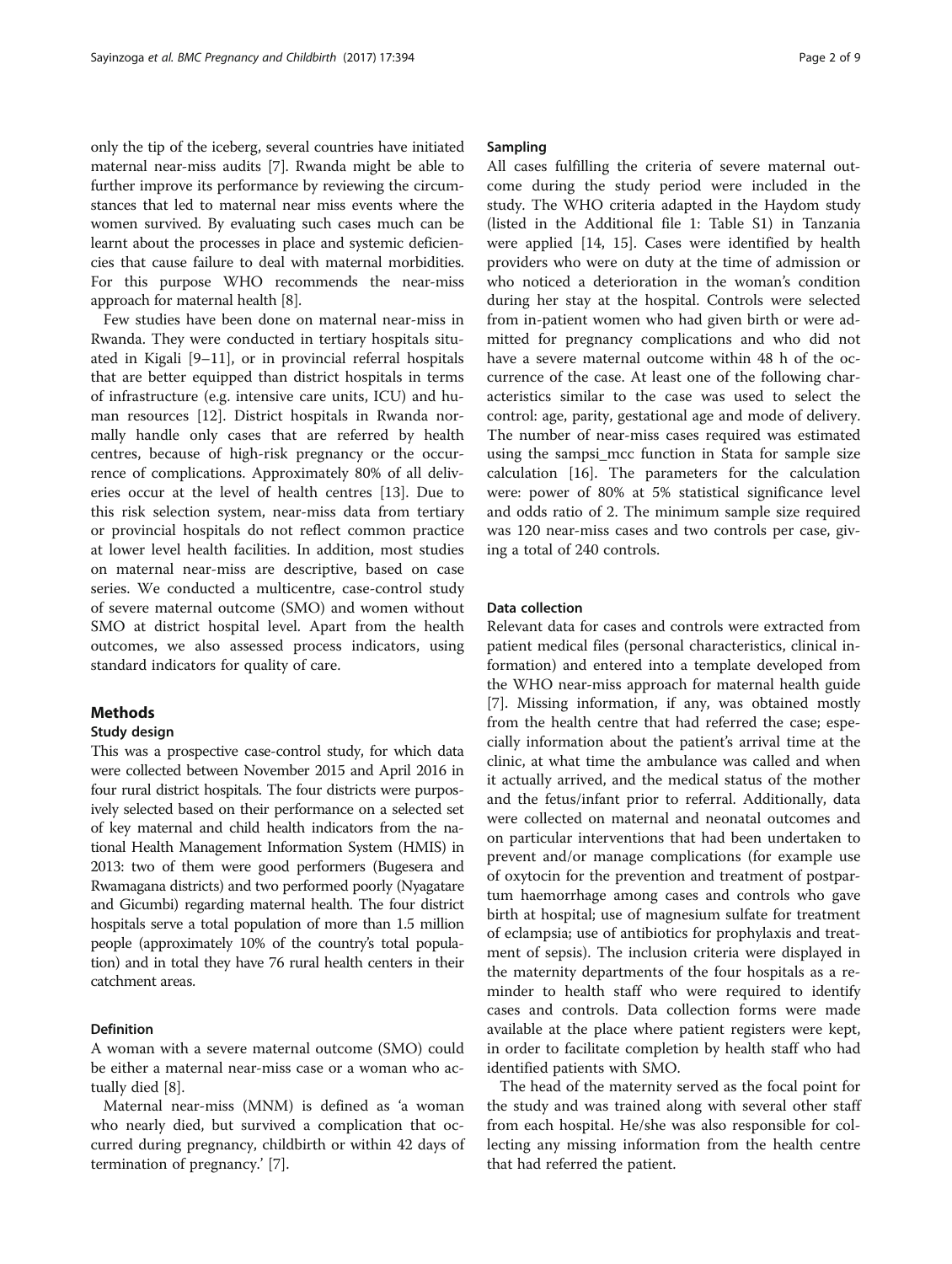Every 4 weeks, the principal investigator (FS) visited the hospitals for verification of the completed forms with the maternity team: this involved checks on the correct application of inclusion/exclusion criteria and checks for completeness and consistency of data. The forms were reviewed case by case with the respective hospital teams.

#### Data analysis

Data were entered into an Excel template and then reviewed for inconsistencies. Statistical analysis was performed using SPSS Statistics, version 23 (SPSS Inc. Chicago, Illinois). Univariate analysis was carried out to characterize the SMO cases and controls in terms of demographic and clinical variables and the underlying causes. Statistical differences between SMO cases and controls were compared using chisquare test. Outcome indicators were calculated as proposed by WHO [\[8\]](#page-8-0), using the total number of live births during the study period and the total number of maternal nearmiss and maternal death in the same period. All descriptive data, including the identified underlying causes, are reported both as absolute numbers (n) and frequencies (%).

As for process indicators, the principal researcher in collaboration with the local maternity team identified the target population for each of the specific interventions of interest, on the basis of which the proportion of the target population that actually received the recommended intervention was calculated. High proportions of women receiving appropriate interventions indicate better quality of care. Crude (cOR) and adjusted (aOR) odds ratios (including 95% confidence intervals) were calculated for predictive factors using logistic regression. Only factors that were statistically significant in univariate analysis were considered for logistic regression. Associated factors were also examined for statistical significance, using chi-square tests and bivariate logistic regression. The dependent variable was severe maternal outcome and the independent factors were the status of the infant at birth and the duration of admission.

## Results

## Characteristics of women with SMO and controls

During the 5 months data collection period, 5577 live births were recorded in the four district hospitals. Out of these, 214 cases of severe maternal outcomes were identified, of which 201 maternal near-miss cases and 13 maternal deaths. A total of 428 controls were selected and included in the study. In total the study population comprised 642 women.

The comparison of SMO cases and controls shows statistically significant differences in age, marital status and profession (Table [1\)](#page-3-0). Seven-and-a-half percent of the cases were younger than 20 years (3.5% among controls) and 28.4% older than 35 years (12.6% among controls).

Unmarried and unemployed women are seen more among the cases than in the control group (15.0% versus 5.6%, and 4.2% versus 0.2%, respectively). The two groups differ significantly with respect to some clinical characteristics of pregnancy, such as parity, gravidity, number of antenatal consultation (ANC) and gestational age. The proportion of SMO was high among women who did not attend any ANC (27.4%), and in women with gestational age less than 36 weeks (21.7% for <24 weeks and 18.5% for 24–36 weeks). The proportion of stillbirths among the cases was very high (46.1% versus 0.5% in the control group). Similarly, cases were admitted for a longer period (70% for 4 days or more) than controls (31.7%; figures not shown in the table). There were no statistically significant differences between the two groups regarding educational level, medical insurance status, previous abortion, previous caesarean section and mode of delivery.

#### Outcome indicators

The severe maternal outcome incidence ratio was 38.4 per 1000 live births (95% CI 33.4–43.4) and the maternal near-miss incidence ratio was 36.0 per 1000 live births (95% CI 31.1–40.9) (Table [2](#page-5-0)). For every maternal death there were 15.5 near-miss cases. The hospital-based MMR was 233 per 100,000 live births (95% CI 110–360), with a mortality index (MI) of 6.1% (95% CI 2.9–9.3).

Of the 214 SMO cases (near-miss and maternal deaths combined), 188 (87.9%; CI 83.5–92.3) presented the lifethreatening condition on arrival or within the first 12 h of hospital admission; 94.1% (CI 90.7–97.5) of these cases were referred from health centers. Death within 12 h occurred in 9 women (4.8%; 95% CI 1.7–7.9;) of 188 women who were ill on arrival or within 12 h. Twenty-six women developed life-threatening conditions in the hospital after 12 h of admission and four of them (15.4%; 95% CI 1.5–29.3) died. Almost all patients (97.8%) were referred from a health center: only 2.2% of women came straight to the district hospital.

## Predictive and associated factors

In multivariate logistic regression analysis (Table [3\)](#page-5-0), only marital status (unmarried; aOR = 3.53; CI 1.43–8.71) and gestational age  $\langle 24 \text{ weeks: aOR} = 190.15$ ; CI 22.62-1598.87; and 24–36 weeks: aOR = 167.48; CI 21.94– 1278.32) remained as predictive factors for SMO. Stillbirth (OR = 181.74; CI 43.47–757.99) and length of stay at the hospital  $(OR = 7.86; CI 4.49-13.76)$  were strongly associated with severe outcomes.

## Underlying causes for SMO and associated case fatality rates

The leading direct causes of several maternal outcomes, as shown in Table [4](#page-6-0), are postpartum haemorrhage (accounting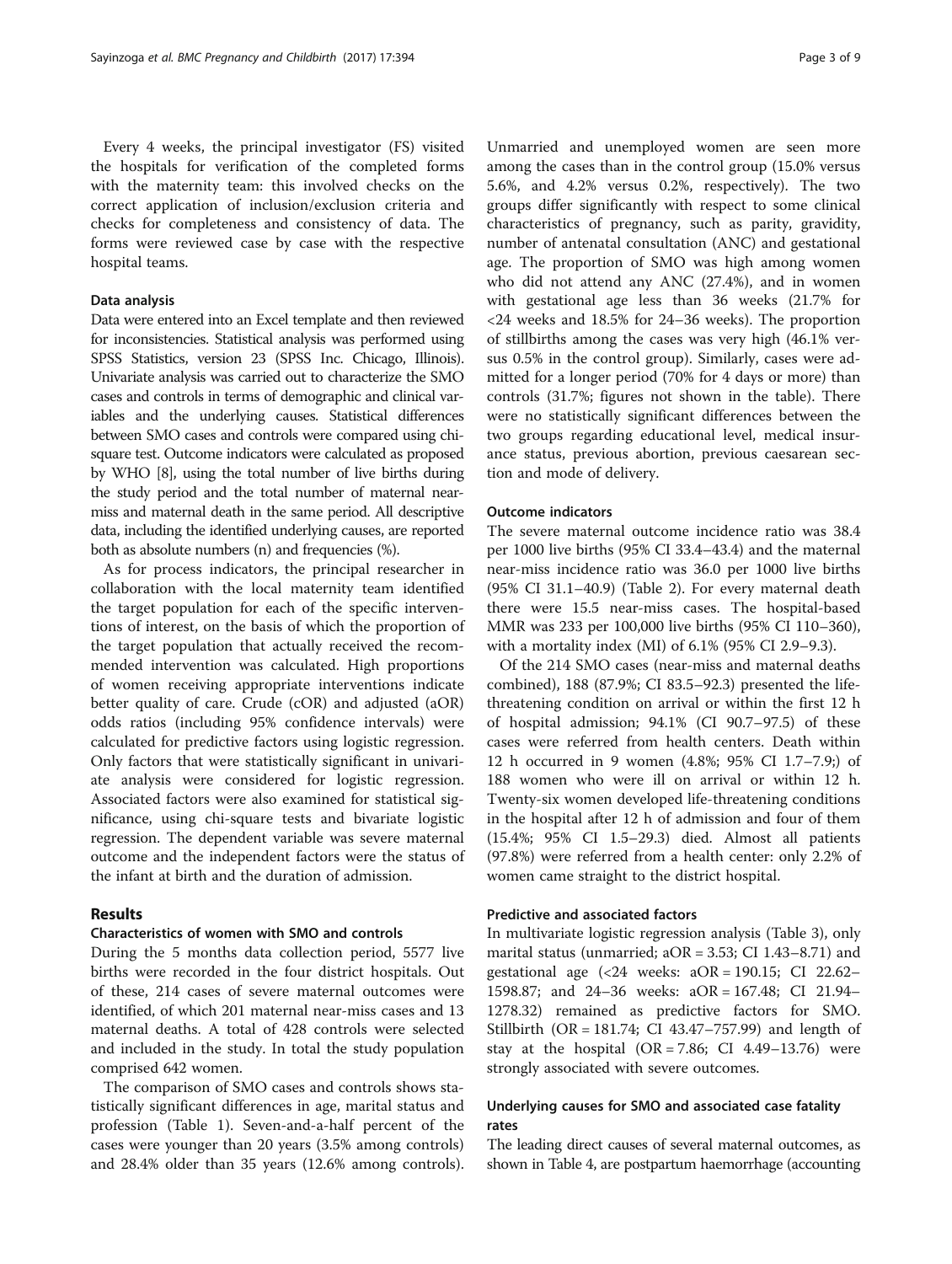|                                            | Cases (%)  | Controls (%) | Total      | Chi-square | $P$ -value |
|--------------------------------------------|------------|--------------|------------|------------|------------|
| Age                                        |            |              |            |            |            |
| < 20                                       | 16(7.5)    | 15(3.5)      | 31(4.8)    | 22.02      | 0.000      |
| $20 - 35$                                  | 145 (67.8) | 359 (83.9)   | 504 (78.5) |            |            |
| $>35\,$                                    | 53 (28.4)  | 54 (12.6)    | 107 (16.7) |            |            |
| Marital status <sup>a</sup> ( $N = 630$ )  |            |              |            |            |            |
| Married                                    | 182 (85.0) | 402 (94.4)   | 584 (91.3) | 15.49      | 0.000      |
| Unmarried                                  | 32 (15.0)  | 24 (5.6)     | 56 (8.8)   |            |            |
| Profession <sup>a</sup> ( $N = 641$ )      |            |              |            |            |            |
| Farmer                                     | 200 (93.5) | 423 (99.1)   | 623 (97.2) | 17.92      | 0.000      |
| Other profession                           | 5(2.3)     | 3(0.7)       | 8(1.2)     |            |            |
| Unemployed                                 | 9(4.2)     | 1(0.2)       | 10(1.6)    |            |            |
| Education level <sup>a</sup> ( $N = 637$ ) |            |              |            |            |            |
| Never been to school                       | 15(7.1)    | 21(4.9)      | 36(5.7)    | 7.36       | 0.25       |
| Primary education                          | 174 (82.5) | 327 (76.8)   | 501 (78.6) |            |            |
| Secondary and higher                       | 22 (10.4)  | 78 (18.3)    | 100 (15.7) |            |            |
| Medical Insurance                          |            |              |            |            |            |
| $\rm No$                                   | 13(6.1)    | 38 (8.9)     | 51(7.9)    | 1.53       | 0.216      |
| Yes                                        | 201 (93.9) | 390 (91.1)   | 591 (92.1) |            |            |
| Clinical characteristics                   |            |              |            |            |            |
| Parity                                     |            |              |            |            |            |
| $\mathbb O$                                | 60 (28.0)  | 179 (41.8)   | 239 (37.2) | 15.18      | 0.002      |
| $\mathbf{1}$                               | 41 (19.2)  | 78 (18.2)    | 119 (18.5) |            |            |
| $2$ to 4                                   | 84 (39.3)  | 140 (32.7)   | 224 (34.9) |            |            |
| $\geq 5$                                   | 29 (13.6)  | 31 (7.2)     | 60 (9.3)   |            |            |
| Gravidity                                  |            |              |            |            |            |
| $\mathbf{1}$                               | 65 (30.4)  | 181 (42.3)   | 246 (38.3) | 13.25      | 0.001      |
| $2$ to 4                                   | 105 (49.1) | 197 (46.0)   | 302 (47.0) |            |            |
| $\geq 5$                                   | 44 (20.6)  | 50 (11.7)    | 94 (14.6)  |            |            |
| Previous C/S                               |            |              |            |            |            |
| No                                         | 152 (71.0) | 325 (75.9)   | 477 (74.3) | 1.80       | 0.18       |
| Yes                                        | 62 (29.0)  | 103 (24.1)   | 165 (25.7) |            |            |
| Previous abortion                          |            |              |            |            |            |
| No                                         | 204 (95.3) | 401 (93.7)   | 605 (94.2) | 0.70       | 0.402      |
| Yes                                        | 10(4.7)    | 27(6.3)      | 37(5.8)    |            |            |
| $ANCa (N = 626)$                           |            |              |            |            |            |
| $\mathbb O$                                | 55 (27.4)  | 44 (10.4)    | 99 (15.8)  | 31.91      | 0.000      |
| $\mathbf{1}$                               | 27 (13.4)  | 50 (11.8)    | 77 (12.3)  |            |            |
| $2$ to $3$                                 | 95 (47.3)  | 263 (61.9)   | 358 (57.2) |            |            |
| $\geq 4$                                   | 24 (11.9)  | 68 (16)      | 92 (14.7)  |            |            |
| Gestational age <sup>a</sup> ( $N = 594$ ) |            |              |            |            |            |
| < 24 weeks                                 | 40 (21.7)  | 1(0.2)       | 41(6.9)    | 179.67     | 0.000      |
| 24-36 weeks                                | 34 (18.5)  | 1(0.2)       | 35 (5.9)   |            |            |
| $\geq$ 37 weeks                            | 110 (59.8) | 408 (99.5)   | 518 (87.2) |            |            |

<span id="page-3-0"></span>Table 1 Socio-demographic and clinical characteristics of the SMO cases and controls

Outcomes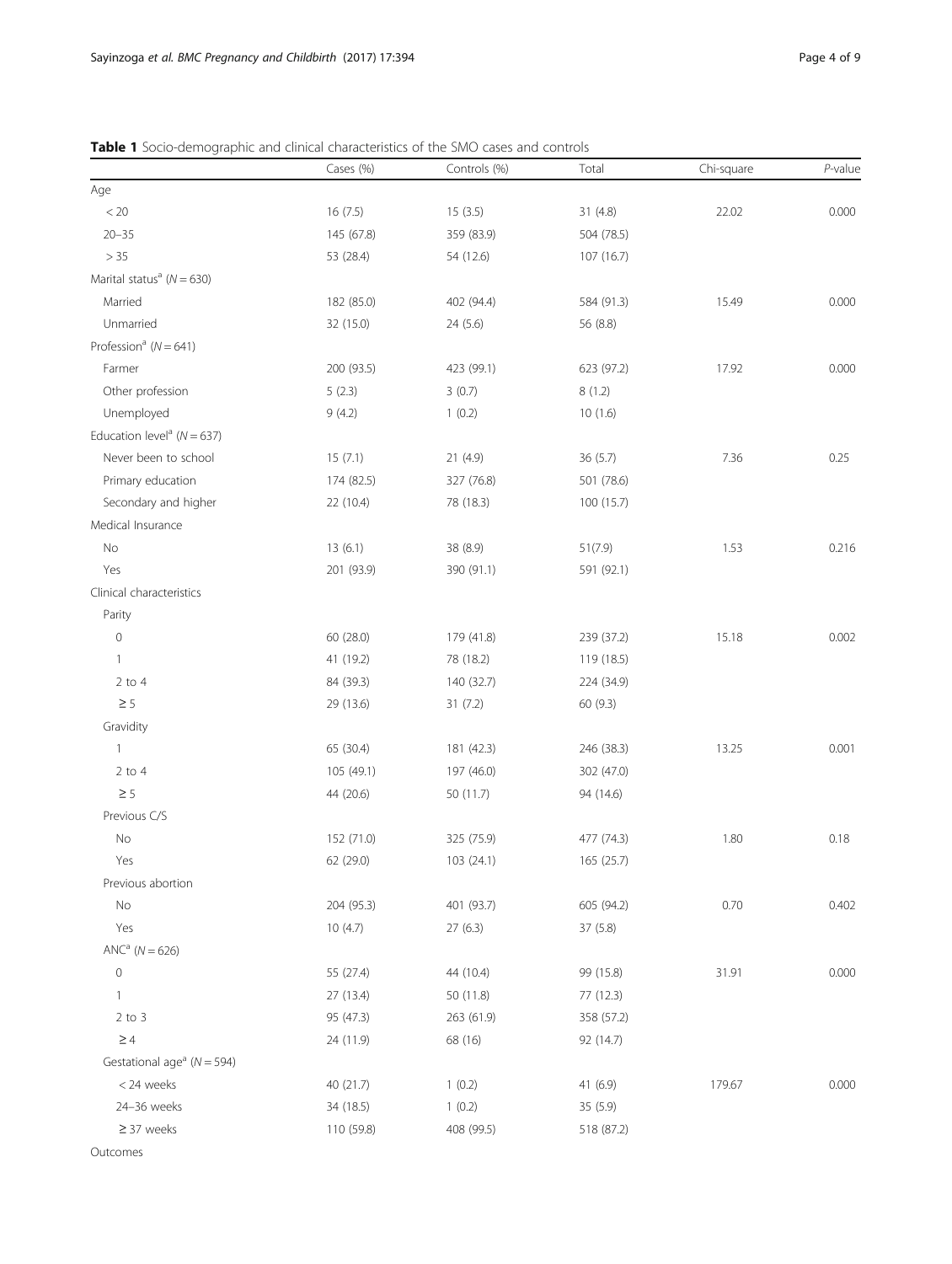|                                                      | Cases (%)  | Controls (%) | Total      | Chi-square | $P$ -value |
|------------------------------------------------------|------------|--------------|------------|------------|------------|
| Baby's condition at birth <sup>a</sup> ( $N = 568$ ) |            |              |            |            |            |
| Alive (501)                                          | 76 (53.9)  | 425 (99.5)   | 501 (88.2) | 212.13     | 0.000      |
| Still birth (67)                                     | 65(46.1)   | 2(0.5)       | 67(11.8)   |            |            |
| Mode of delivery <sup>a</sup> ( $N = 532$ )          |            |              |            |            |            |
| Vaginal delivery ( $n = 274$ )                       | 44 (45.8)  | 230 (53.9)   | 274 (52.4) | 2.03       | 0.155      |
| Caesarean section ( $n = 249$ )                      | 52 (54.2)  | 197 (46.1)   | 249 (47.6) |            |            |
| Length of hospital stay <sup>a</sup> (N = 641)       |            |              |            |            |            |
| 0 to 1 day                                           | 17(8)      | 140 (32.7)   | 157 (24.5) | 104.97     | 0.000      |
| 2 to 3 days                                          | 47(22.1)   | 152 (35.5)   | 199 (31.0) |            |            |
| 4 to 7 days                                          | 126 (59.2) | 132 (30.8)   | 258 (40.2) |            |            |
| More than 7 days                                     | 23 (10.8)  | 4(0.9)       | 27(4.2)    |            |            |

Table 1 Socio-demographic and clinical characteristics of the SMO cases and controls (Continued)

<sup>a</sup> Missing information for some cases

for 23.4% of all underlying causes), followed by uterine rupture (22.9%), abortion related complications (16.8%), and hypertensive disorders (8.9%). Malaria (laboratory confirmed) was the leading cause for indirect obstetric causes, accounting for 13.6% of all underlying causes. The CFR was high for women with hypertensive disorders (10.5%; CI 3.3–24.3), followed by severe postpartum haemorrhage (8.0%; CI 0.5–15.5) and malaria (6.9%; CI 2.3–16.1). During the study period, only one hospital (Rwamagana) had its own blood bank. Among the 49 cases with uterine rupture, 32 (65.3%) had a previous caesarean section and for 6 cases (12.2%) hysterectomy was performed.

Previous caesarean sections and anaemia were the two predominant contributory factors, accounting for 26.9% and 26.6%, respectively. In 42.1% of SMO cases any contributory factor was identified (not shown in the table).

Health providers used oxytocin as part of active management of third stage of labor in 94.9% of SMO cases and controls combined (Table [5\)](#page-6-0). Among those who were diagnosed with severe PPH (58 cases and controls), about two-thirds (65.5%) received oxytocin only, while among the other third, three women received ergometrine and/or misoprostol in addition to oxytocin; in seven cases removal of retained placenta was performed in combination with oxytocin; six cases underwent hysterectomy (10.3%).

All severe (pre-) eclampsia cases received an anticonvulsant at the hospital, mostly magnesium sulphate (94.7%). Antibiotics were used for all women with an infection (15 cases) and almost all women who underwent a caesarean section or laparotomy received prophylactic antibiotics (98.6%). In total, 171 (80%) women of all SMO cases required blood transfusion; laparotomy was performed in 51 cases (23.8%).

## **Discussion**

This is the first prospective multicentre case control study combining maternal death and maternal near-miss in Rwandan district hospitals, where geographic access to emergency obstetric care is more of an issue than in Kigali capital city [\[9, 10\]](#page-8-0). Based on an analysis of SMO that occurred in four district hospitals, this study assessed the quality of care provided, using the WHO criteria adapted to the local context [\[14, 15\]](#page-8-0).

The hospital based maternal mortality ratio was 233 (CI 110–360) per 100,000 live births. SMO.

and near-miss case ratios were relatively high at 38.4 (CI 33.4–43.4) and 36.0 (CI 31.1–40.9) per 1000 live births, respectively. Our study found a low mortality index (6.10) and a high maternal near-miss mortality ratio (15.5). Oxytocin was used for PPH prevention at 96.5% of all evaluated cases; magnesium sulphate as anticonvulsants in case of severe pre-eclampsia or eclampsia at 94.7%; and almost in all cases antibiotics were used in prophylaxis of sepsis in the event of a caesarean section or laparotomy, and in treatment of puerperal sepsis. Severe postpartum haemorrhage (23.4%), uterine rupture (22.9%), severe complications of abortion (16.8%), malaria (13.6%) and hypertensive disorders (8.9%) were the predominant causes of SMO. Case fatality for hypertensive disorders (eclampsia/pre eclampsia) was high in our settings at 10.5%. Being unmarried and developing a complication while gestational age was less than 36 weeks were identified as predictors for developing SMO and cases were associated with long stay at the hospital and stillbirth.

We found a hospital based maternal mortality ratio which corresponds with the 2015 DHS findings [[4\]](#page-8-0) and estimates in a recent UN report [[1](#page-7-0)] which were 210 and 290 per 100,000 live births respectively. However, severe maternal outcome and near-miss case ratios were much higher than those found in a hospital-based study conducted in one of the tertiary hospitals in Kigali and in Musanze district hospital, which reported, SMO ratios of 11.0 and 24.8, and MNM ratios of 8 and 21.5 per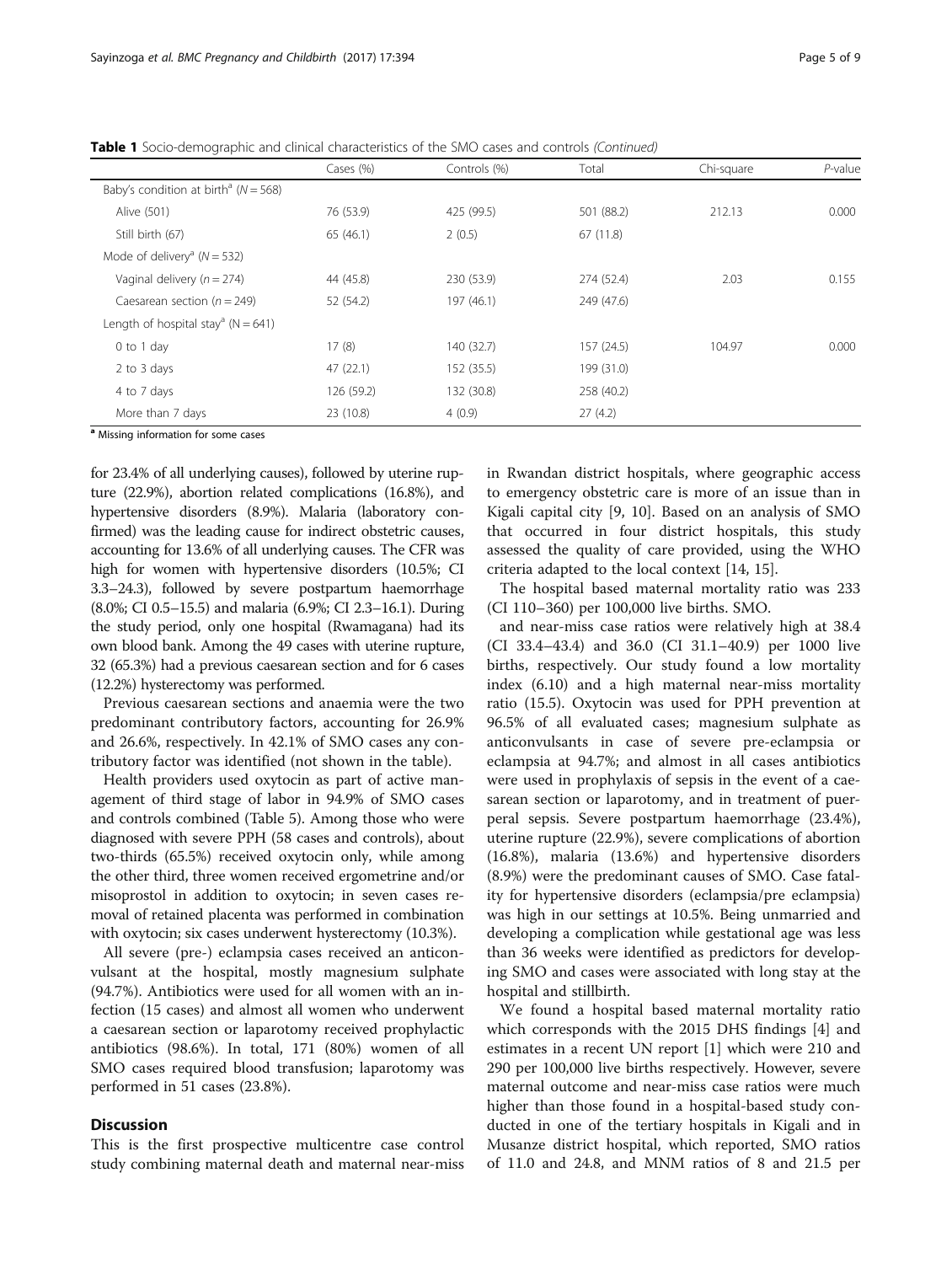<span id="page-5-0"></span>

|        |  |  | Table 2 Maternal outcome indicators in four district hospitals in |
|--------|--|--|-------------------------------------------------------------------|
| Rwanda |  |  |                                                                   |

| Live births <sup>a</sup>                                                                           | 5577             |
|----------------------------------------------------------------------------------------------------|------------------|
| Severe maternal outcome indicators                                                                 |                  |
| Women with maternal near-miss (MNM) <sup>b</sup>                                                   | 201              |
| Maternal death (MD) <sup>c</sup>                                                                   | 13               |
| Women with severe maternal outcomes<br>$(SMO)^d$                                                   | 214              |
| Overall near-miss indicators                                                                       |                  |
| Severe maternal outcome ratio (SMOR)<br>per 1000 live births <sup>e</sup>                          | 38.4 (33.4-43.4) |
| Maternal near-miss incidence ratio per<br>1000 live birthsf                                        | 36.0 (31.1-40.9) |
| Maternal near-miss mortality ratio <sup>9</sup>                                                    | 15.5             |
| Maternal mortality ratio per 100,000<br>live births <sup>h</sup>                                   | 233 (110-360)    |
| Mortality index (%) <sup>i</sup>                                                                   | $6.1$ (2.9-9.3)  |
| Hospital access indicators                                                                         |                  |
| Women with SMO at arrival or within<br>12 h of hospital arrival <sup>k</sup>                       | 188              |
| Proportion of SMO at arrival or within<br>12 h of hospital arrival (%) <sup>1</sup>                | 87.9 (83.5-92.3) |
| Women with SMO at arrival or within<br>12 h of hospital arrival and referred<br>from $HC^m$        | 177              |
| Proportion of SMO at arrival or within<br>12 h of hospital arrival referred from<br>$HC (%)^n$     | 94.1 (90.7-97.5) |
| SMO at arrival or within 12 h of hospital<br>arrival who died <sup>o</sup>                         | 9                |
| SMO at arrival or within 12 h of hospital<br>arrival mortality index $(\%)^p$                      | $4.8(1.7 - 7.9)$ |
| Intra hospital care indicators                                                                     |                  |
| Women who developed SMO more than<br>12 h after hospital arrival (intra hospital SMO) <sup>q</sup> | 26               |
| Intra hospital SMO rate (per 1000 live births)'                                                    | $4.7(2.9-6.5)$   |
| Women with SMO developed after 12 h of<br>hospital arrival who died <sup>s</sup>                   | 4                |
| Intra hospital mortality index $(\%)^t$                                                            | 15.4 (1.5-29.3)  |

<sup>a</sup>Live birth (LB): the complete expulsion or extraction from its mother of a product of conception, irrespective of the duration of the pregnancy, which, after such separation, breathes or shows any other evidence of life. Each product of such a birth is considered live born

**b**<br>Number of women with maternal near-miss

<sup>c</sup>Number of maternal death

<sup>d</sup>Women with severe maternal outcome (SMO) the sum of maternal near-miss and maternal deaths.  $d = (b + c)$ 

<sup>e</sup>Severe maternal outcome ratio (SMOR): the number of women with life threatening conditions per 1000 live births.  $e = (d/a)^*1000LB$ 

f MNM incidence ratio: the number of maternal near-miss cases per 1000 live births. [MNM IR = MNM/LB].  $f = (b/a)^*1000LB$ 

<sup>g</sup>Maternal near-miss mortality ratio: the proportion between maternal near-miss cases and maternal deaths.  $g = (b/c)$ 

h<br>Maternal mortality ratio per 100,000 live births

i Case fatality rate: the number of maternal deaths divided by the number of women with SMO, expressed as a percentage.  $i = (c/d)^*100$ 

kNumber of women with SMO at arrival or within 12 h of hospital arrival

Proportion SMO at arrival or within 12 h among all SMO: the number of SMO who are ill on arrival or within 12 h divided by the total number of SMO.  $I = (k/d)^*100$ 

| "Number of women with SMO at arrival or within 12 h of hospital arrival and<br>referred from HC                                                                                                                                                     |
|-----------------------------------------------------------------------------------------------------------------------------------------------------------------------------------------------------------------------------------------------------|
| <sup>n</sup> Proportion of SMO at arrival or within 12 h coming from other health<br>facilities: the number of SMO who are ill on arrival or within 12 h and coming<br>from a health center divided by the total number of SMO at arrival or within |
| 12 h. n = $(m/k)*100$                                                                                                                                                                                                                               |
| <sup>o</sup> Number of SMO at arrival or within 12 h of hospital arrival who died                                                                                                                                                                   |
| <sup>P</sup> SMO at arrival or within 12 h mortality index: the maternal deaths within 12 h<br>after arrival divided by the number of women with SMO who were ill on                                                                                |
| arrival or within 12 h, expressed as percentage. $p = (o/k)^*100$                                                                                                                                                                                   |
| <sup>q</sup> Number of Women who developed SMO more than 12 h after hospital arrival<br>(intra hospital SMO)                                                                                                                                        |
| <sup>r</sup> Intra hospital SMO rate (per 1000 live births): the number of women with                                                                                                                                                               |
| SMO who developed these life-threatening conditions after 12 h in the<br>hospital per 1000 live births. $r = (q/a)^*1000LB$                                                                                                                         |
| <sup>5</sup> Number of women who developed SMO more than 12 h after hospital arrival                                                                                                                                                                |
| <sup>t</sup> Intra hospital mortality index: the number of maternal deaths who were not ill<br>on arrival or within 12 h, divided by the number of women with SMO who                                                                               |
| were not ill on arrival or within 12 h, expressed as a percentage. $t = (s/q)^*100$                                                                                                                                                                 |
| 1000 live births, respectively [9, 12]. The near miss                                                                                                                                                                                               |
| prevalence of our present study falls within the range of                                                                                                                                                                                           |
| $\sim$ $\sim$ $\sim$ $\sim$ $\sim$ $\sim$                                                                                                                                                                                                           |

findings reported in the two systematic reviews of nearmiss studies, one for Sub-Saharan Africa and the other for Africa as a whole, which found prevalence rates ranging from 1.1% to 10.1% and from 0.05 to 15.0%, respectively [[17, 18\]](#page-8-0). Both ratios were high, though, compared to the WHO multi-country survey on maternal and newborn health, which found SMO and MNM ratios of 6.2 and 8.6 per 1000 live births respectively for high MMR countries, and 13.1 and 15.9 per 1000 live births for very high MMR countries, with overall rates of

| Table 3 Multivariate analysis of the predictive factors for SMO |  |  |
|-----------------------------------------------------------------|--|--|
|-----------------------------------------------------------------|--|--|

|                              | crude OR (95%CI) adjusted OR (95%CI) |                                               |
|------------------------------|--------------------------------------|-----------------------------------------------|
| Age $(N = 642)$              |                                      |                                               |
| < 20                         | $2.45(1.18-5.1)$                     | $1.20(0.37 - 3.86)$                           |
| $20 - 35$                    | 1                                    | 1                                             |
| > 35                         | 1.47 (0.99-2.15)                     | $1.63(0.99 - 2.68)$                           |
| Marital status ( $N = 640$ ) |                                      |                                               |
| Married                      | 1                                    | 1                                             |
|                              | Unmarried 2.95 (1.69-5.14)           | $3.53(1.43 - 8.71)$                           |
| Profession ( $N = 641$ )     |                                      |                                               |
| Farmer                       | 1                                    | 1                                             |
|                              | Other profession 3.52 (0.83-14.89)   | 4.33 (0.69-27.37)                             |
| Unimployed                   | 19.04 (2.39–151.28)                  | $0.68$ $(0.01 - 47.62)$                       |
| $ANC (N = 626)$              |                                      |                                               |
| 0                            | 3.54 (1.92-6.53)                     | $0.51(0.21 - 1.21)$                           |
| 1                            | 1.53 (0.79-2.96)                     | $0.48(0.19 - 1.13)$                           |
| $2$ to $3$                   | $1.02(0.61 - 1.72)$                  | $0.68$ $(0.39 - 1.20)$                        |
| $\geq 4$                     | 1                                    | 1                                             |
| Gestational age $(N = 594)$  |                                      |                                               |
| < 24 weeks                   |                                      | 148.36 (20.17-1091.30) 190.15 (22.62-1598.87) |
| 24–36 weeks                  | 126.11 (17.07–931.54)                | 167.48 (21.94-1278.32)                        |
| $\geq$ 37 weeks              | 1                                    | 1                                             |

cOR and aOR in bold are statistically significant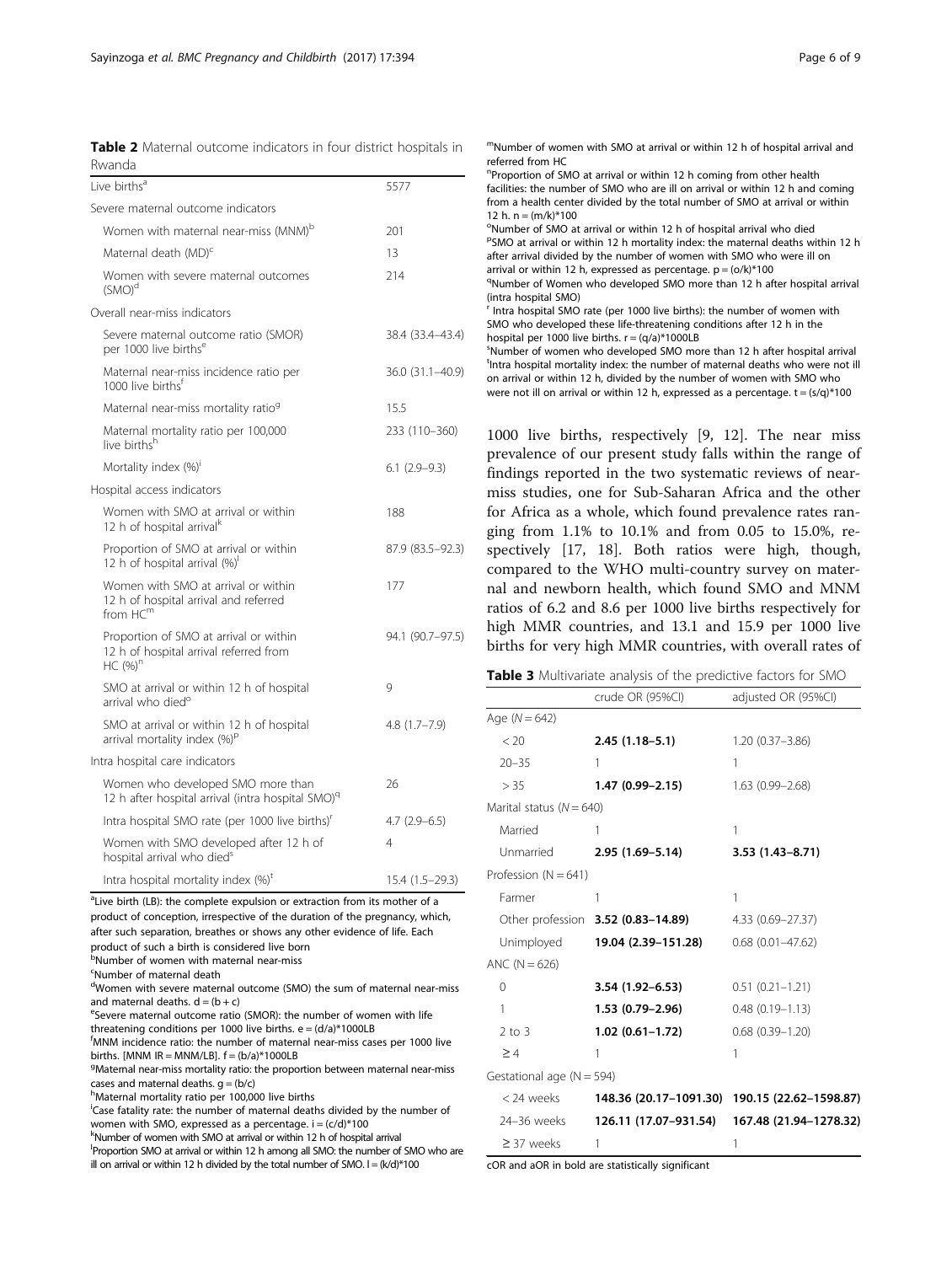<span id="page-6-0"></span>Table 4 Underlying causes of severe maternal outcomes (near-miss and maternal deaths) and their associated CFR

| Direct causes                                         | MNM $(n = 201)$ | $MD (n = 13)$ | Total      | <b>CFR</b>           |
|-------------------------------------------------------|-----------------|---------------|------------|----------------------|
| Severe postpartum haemorrhage                         | 46 (22.9%)      | 4 (30.8%)     | 50 (23.4%) | $8.0\%$ (0.5-15.5)   |
| Ruptured uterus                                       | 46 (22.9%)      | 3(23.1%)      | 49 (22.9%) | $6.1\%$ $(0.6-12.8)$ |
| Severe complications of abortion                      | 35 (17.4%)      | 1(7.7%)       | 36 (16.8%) | $2.9\%$ $(2.6-8.4)$  |
| Hypertensive disorders                                | 17 (8.5%)       | 2(15.4%)      | 19 (8.9%)  | 10.5% (3.3-24.3)     |
| Puerperal sepsis                                      | 15 (7.5%)       | $\circ$       | 15 (7%)    | $\mathbf{0}$         |
| Abnormal/ectopic pregnancy                            | 3(1.5%)         | $\mathbf{0}$  | $3(1.4\%)$ | $\mathbf{0}$         |
| Severe intrapartum haemorrhage                        | $1(0.5\%)$      | $1(7.7\%)$    | $2(0.9\%)$ | 50%                  |
| Antepartum haemorrhage                                | $1(0.5\%)$      | $\Omega$      | $1(0.5\%)$ | $\mathbf{0}$         |
| Indirect causes                                       |                 |               |            |                      |
| Malaria (laboratory confirmed)                        | 27 (13.4%)      | $2(15.4\%)$   | 29 (13.6%) | $6.9\%$ $(2.3-16.1)$ |
| Unknown causes of anaemia requiring blood transfusion | 10 (5.0%)       | $\mathbf{0}$  | 10(4.7)    | $\mathbf{0}$         |

8.3 and 9.9 per 1000 live births, respectively [\[19](#page-8-0)].The high ratios in our study may be explained by the fact that almost all women who deliver at district hospitals in Rwanda are referred, either because of high-risk pregnancy or complications that have occurred. However, they indicate a third phase delay [[20\]](#page-8-0): either in making a diagnosis or deciding to refer the patient; or delays in the referral process at health centre level. Also, the threshold of blood transfusion (≥1 unit) used in our study, as per Haydom criteria, is much lower compared to the WHO criteria for near-miss (≥5 units), which may further explain the high ratios [[15\]](#page-8-0).

The combination of a low mortality index found in our study compared to other studies [\[17, 19\]](#page-8-0) and high maternal near-miss mortality ratios compared to other settings [[9, 12, 21](#page-8-0)–[26\]](#page-8-0), could be attributed, at least in part, by the frequent use of lifesaving interventions observed in our study. A high coverage of those interventions alone does not avoid the occurrence of SMO as shown in our study. Different studies have highlighted that high coverage of essential interventions is not sufficient to reduce maternal morbidity and mortality; they suggest that universal coverage of life-saving interventions needs to be matched with comprehensive emergency care and overall improvements in the quality of maternal health care [\[19](#page-8-0), [27, 28](#page-8-0)]. Case fatality for hypertensive disorders in pregnancy and/or labour was also high in other studies, illustrating that better treatment of hypertension and starting induction of labour as soon as possible is needed to improve health outcomes [\[15, 21](#page-8-0), [24](#page-8-0), [29\]](#page-8-0).

Except for marital status, other studies also identified age, educational level, parity, booking for ANC and gestational age as predictive factors for SMO [\[11, 22](#page-8-0), [30, 31](#page-8-0)]; and stillbirth, long duration of admission, caesarean section, assisted vaginal delivery, birth asphyxia and low birth weight as associated factors [\[17, 32](#page-8-0), [33](#page-8-0)].

While we used the four predictive characteristics identified in other studies as criteria for matching, we were

unable to apply them simultaneously [\[11](#page-8-0), [22](#page-8-0), [30](#page-8-0), [31](#page-8-0)]. This was due to the time limitation for the selection of the controls (maximum 48 h). Therefore, we selected controls that were similar to the cases for at least one of the four matching criteria; this is a limitation of the study. Although we did analyse the coverage of life

Table 5 Adherence to clinical standards for management of obstetric complications

| Use of uterotonics for Prevention of postpartum haemorrhage      |               |
|------------------------------------------------------------------|---------------|
| Target population women giving birth at DH                       | $N_1 = 511^a$ |
| Oxytocin                                                         | 485 (94.9%)   |
| Misoprostol                                                      | $7(1.4\%)$    |
| All uterotonics                                                  | 492 (96.3%)   |
| Treatment of PPH                                                 |               |
| Target population women severe PPH                               | $N_2 = 58$    |
| Oxytocin                                                         | 38 (65.5%)    |
| Oxytocin/Removal of retained placenta                            | 7(12.1%)      |
| Oxytocin/Misoprostol                                             | 3(5.2%)       |
| Misoprostol                                                      | 1(1.7%)       |
| Hysterectomy                                                     | 6 (10.3%)     |
| Use of anticonvulsants                                           |               |
| Target population women with severe<br>(pre-) eclampsia          | $N_3 = 19$    |
| Magnesium sulfate                                                | 18 (94.7%)    |
| Diazepam                                                         | 1(5.3%)       |
| Prevention of caesarean section /laparotomy<br>related infection |               |
| Target population undergoing Caesarean<br>section/laparotomy     | $N_A = 300^b$ |
| Prophylactic antibiotics                                         | 456 (98.6%)   |
| Treatment of sepsis                                              |               |
| Target population women with sepsis                              | $N_5 = 15$    |
| Parenteral therapeutic antibiotics                               | 15 (100%)     |

<sup>a</sup>511 cases among SMO and controls gave birth at district hospital

<sup>b</sup>249 cases of caesarean sections (Table [1\)](#page-3-0) plus 51 cases of laparotomy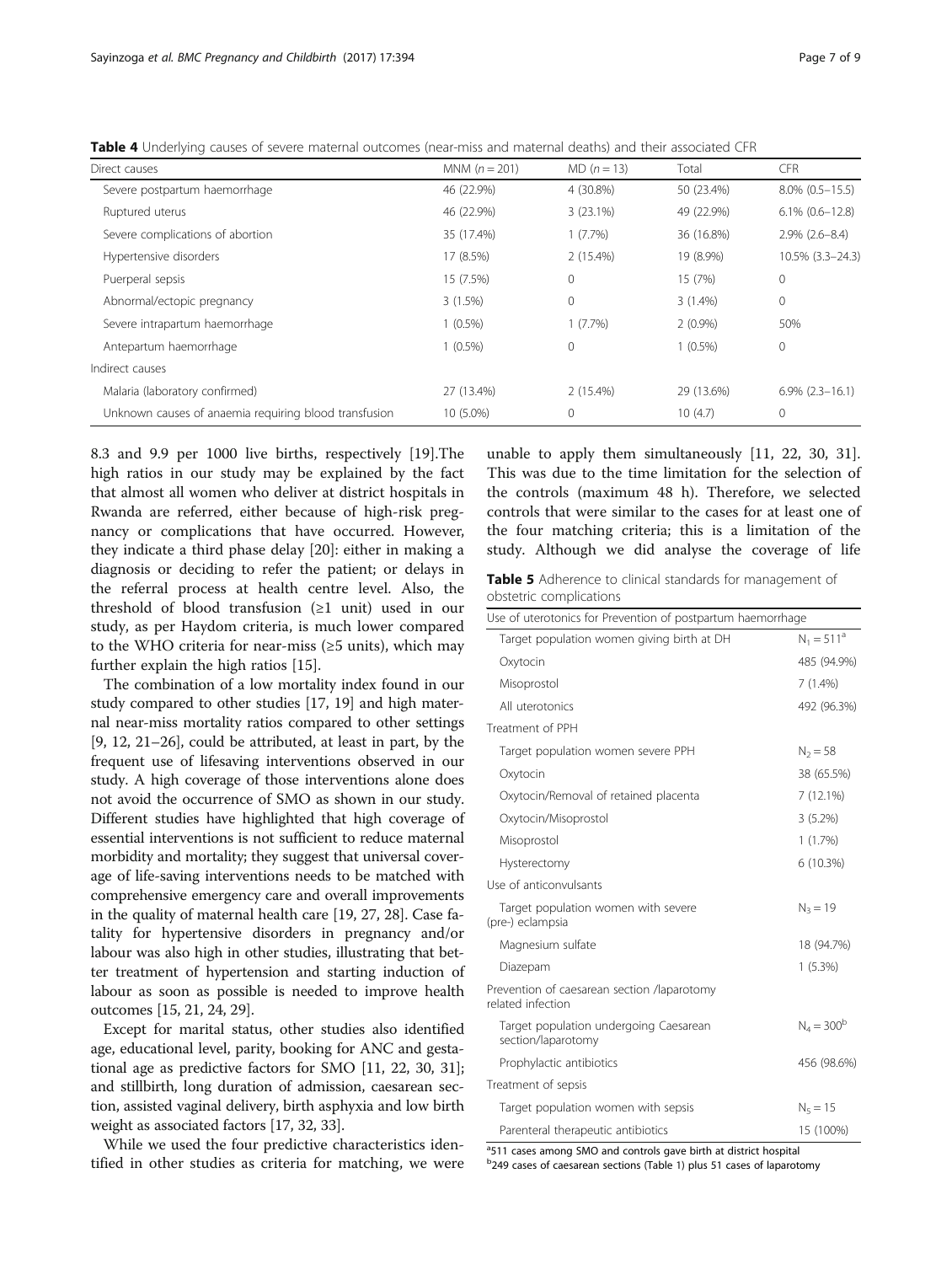<span id="page-7-0"></span>saving interventions, we were not able to assess whether the interventions were implemented appropriately. Also, we used only SMO cases to determine the relatively CFRs, instead of all cases with particular obstetrical complications and this could explain the high rate found in our study as not all cases fitted the SMO criteria.

## Conclusions

Severe maternal outcomes are frequent. The high ratios of SMO and coverage of life saving interventions call for improvements in the quality of case management and follow up of pregnant women in order to reduce maternal morbidity and mortality. PPH, eclampsia and ruptured uterus are conditions that need particular attention as these are major causes of SMO and their case fatality rates are high.

Unmarried women and women with gestational age below 36 weeks are more likely to develop an SMO and this is associated with a longer stay at the hospital and with stillbirth. Surveillance of near miss events would be a useful addition to maternal death audits. Ideally, the two instruments should be integrated into routine monitoring and surveillance, not necessarily with the intention to examine all near-miss events, but focused on maternal conditions that are known to have the highest CFR, especially PPH, eclampsia and ruptured uterus. Increasing the coverage of life-saving interventions – such as using oxytocin in the management of third stage of labour, which is currently a policy in many countries and which is also recommended by WHO – is appropriate but insufficient. There is a need for improvement of quality of care at the level of district hospitals, through improved referral practices and certain types of infrastructure such as blood banks; this would go a long way in providing true comprehensive emergency obstetric care. Health centres will continue to refer women with obstetric complications to district hospitals, and although certain delays are unavoidable they should be minimised as much as possible. There is much to be gained from routine confidential enquiry into obstetric cases, including near-miss events, so as to learn from the way they are managed at the various levels of the referral chain.

## Additional file

[Additional file 1: Table S1.](dx.doi.org/10.1186/s12884-017-1581-4) Comparison table of WHO and Haydom criteria for near miss cases. (DOCX 18 kb)

#### Abbreviations

CI: Confidence intervals; HMIS: Health management information system; ICU: Intensive care unit; MD: Maternal death; MDA: Maternal death audits; MDG: Millennium development goals; MI: Mortality index; MMR: Maternal mortality ratio; MNM: Maternal near-miss; MNMR: Maternal near-miss mortality ratio; RDHS: Rwanda demographic health surveys; SDG: Sustainable development goals; SMO: Severe maternal outcome; SMOR: Severe maternal outcome ratio; WHO: World Health Organization

#### Acknowledgments

The authors thank administration and staff of Byumba, Nyamata, Nyagatare and Rwamagana hospitals, especially the maternity teams. Special gratitude goes out to Malka Karangwa, Marie Chantal Umulisa and Richard Supheert for their participation in the process of data collection.

#### Funding

This work was supported by the Netherlands Organisation for Scientific Research (NWO/WOTRO), which funded the Maternal Health and Health Systems in South Africa and Rwanda research project (MHSAR) as part of a larger research programme entitled "Global Health Policy and Health Systems". NOW/WOTRO had no role in the design of this study and had not any role during its execution, analyses, interpretation of the data, or decision to submit results.

#### Availability of data and materials

All the necessary data and materials are within this manuscript. In case any more data or materials are needed, they are readily are available on request from the corresponding author according to the Rwanda Ministry of Health guidelines.

#### Authors' contributions

FS contributed to the study design, data collection, data analysis, interpretation and writing of the manuscript. LB, JvD contributed to the study design, data analysis, interpretation and writing of the manuscript. KvdV provided critical intellectual input to the study design and to earlier versions of the manuscript. All authors have read and approved the final version of this manuscript.

#### Ethics approval and consent to participate

The protocol for this study was approved both by the National Health Research Committee (NHRC/2015/PROT/006) and the Rwanda National Ethics Committee (105/RNEC/2015). Data collection did not require any direct interaction with patients. All needed data were extracted from health-facility records without any patient identification, no information was obtained directly from patients and no patient was interviewed. Some staff at participating district hospitals or at health centres that referred patients were interviewed to clarify certain information about individual cases. Confidential information about the identity of individual participants like identification number and patient file number were kept undisclosed by the data collector and were used only to complete forms in case of doubt or missing data. According to the Health Sector Research Policy on availability and data used and given the above precautions and that individual participants were not approached directly for data collection, informed consent from individual patients was considered not necessary.

#### Consent for publication

Not Applicable.

#### Competing interests

The authors declare that they have no competing interests.

## Publisher's Note

Springer Nature remains neutral with regard to jurisdictional claims in published maps and institutional affiliations.

#### Author details

<sup>1</sup>Maternal, Child and Community Health Division, Rwanda Ministry of Health Rwanda Biomedical Center, PO Box 84, Kigali, Rwanda. <sup>2</sup>Department of Health Evidence, Radboud University Medical Centre Nijmegen, Nijmegen, The Netherlands. <sup>3</sup>Department of Primary and Community Care, Radboud University Medical Centre Nijmegen, Nijmegen, The Netherlands. 4 Department of Obstetrics and Gynaecology, Radboud University Medical Centre Nijmegen, Nijmegen, The Netherlands.

#### Received: 17 March 2017 Accepted: 16 November 2017 Published online: 25 November 2017

#### References

Trends in maternal mortality: 1990 to 2015: estimates by WHO, UNICEF, UNFPA, World Bank Group and the United Nations Population Division. Geneva: World Health Organization 2015.